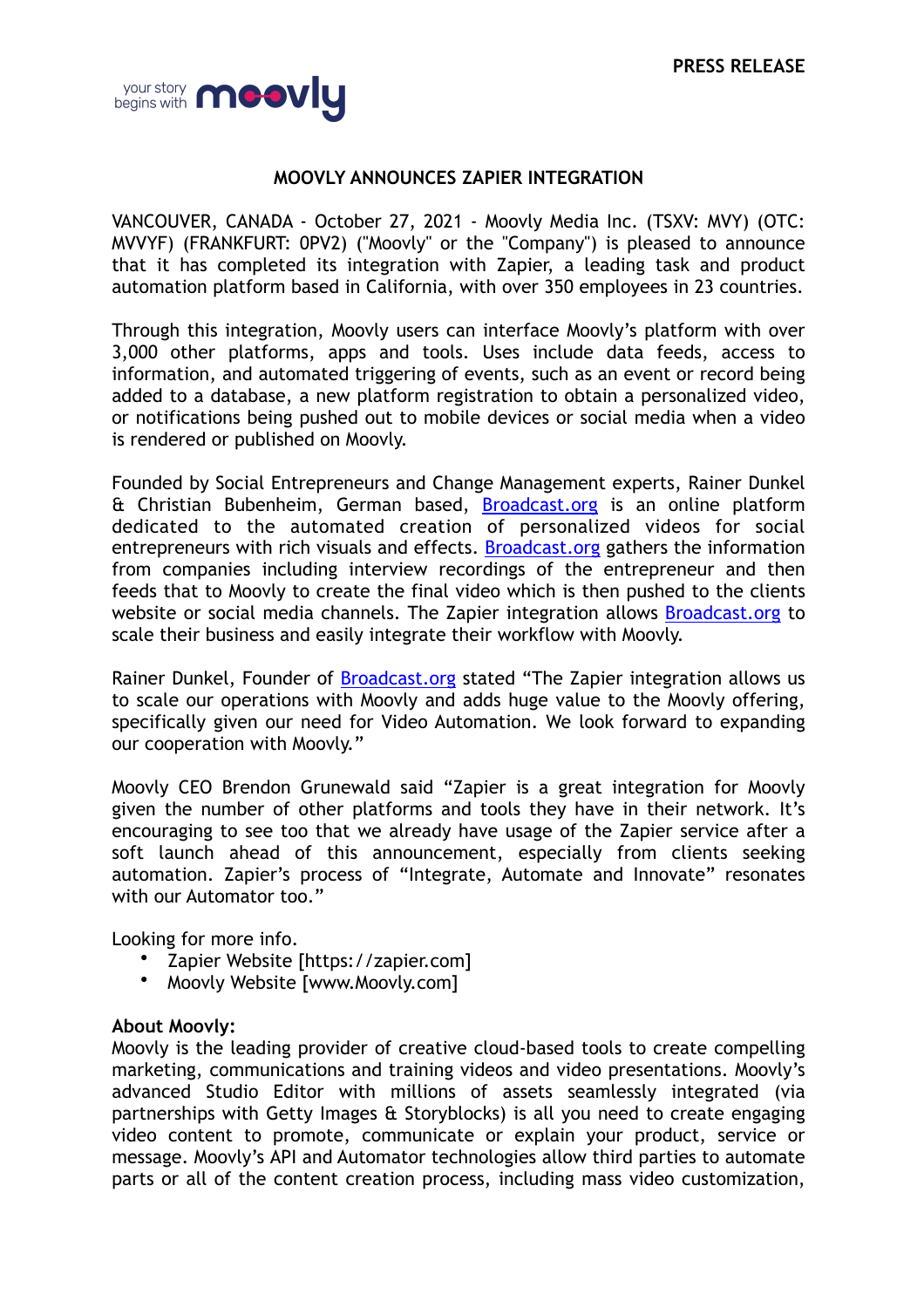

personalized videos (video version of mail merge), automatic content creation or updating by connecting data sources. With clients including users from over 300 of the Fortune 500, small businesses, freelancers and Ivy league universities, Moovly is an intuitive, cost effective choice for DIY creation of engaging video-based content.

"Your story begins with Moovly"

Files are available for download in our press room at [www.moovly.com/](http://www.moovly.com/pressroom) [pressroom](http://www.moovly.com/pressroom).

For additional information about Moovly, please visit [www.moovly.com](https://www.moovly.com/).

Brendon Grunewald President, CEO and Director Email: press@moovly.com

## Reader Advisory

This press release contains forward-looking statements and forward-looking information within the meaning of applicable securities laws. The use of any of the words "expect", "anticipate", "continue", "estimate", "objective", "ongoing", "may", "will", "project", "should", "believe", "plans", "intends" and similar expressions are intended to identify forward-looking information or statements. More particularly and without limitation, this news release contains forward looking statements and information with respect to Moovly's future business plans and the expected benefits of its products. The forward-looking statements and information are based on certain key expectations and assumptions made by the Company. Although the Company believes that the expectations and assumptions on which such forward-looking statements and information are based are reasonable, undue reliance should not be placed on the forward looking statements and information because the Company can give no assurance that they will prove to be correct.

By its nature, such forward-looking information is subject to various risks and uncertainties, which could cause the actual results and expectations to differ materially from the anticipated results or expectations expressed. These risks and uncertainties, include, but are not limited to, Moovly's inability to continue to commercialize its products or demand for its products decreases or disappears. Other risk factors are set forth in detail in the Company's Management Discussion and Analysis dated June 30, 2021 which is available for review under the Company's corporate profile at [www.sedar.com](http://www.sedar.com/). Some other risks and factors that could cause the results to differ materially from those expressed in the forwardlooking information also include, but are not limited to: general economic conditions in Canada, the United States and globally; industry conditions, unanticipated operating events; failure to obtain any necessary third party consents and approvals, if and when required; the availability of capital on acceptable terms; the need to obtain required approvals from regulatory authorities; stock market volatility; competition for, among other things, capital